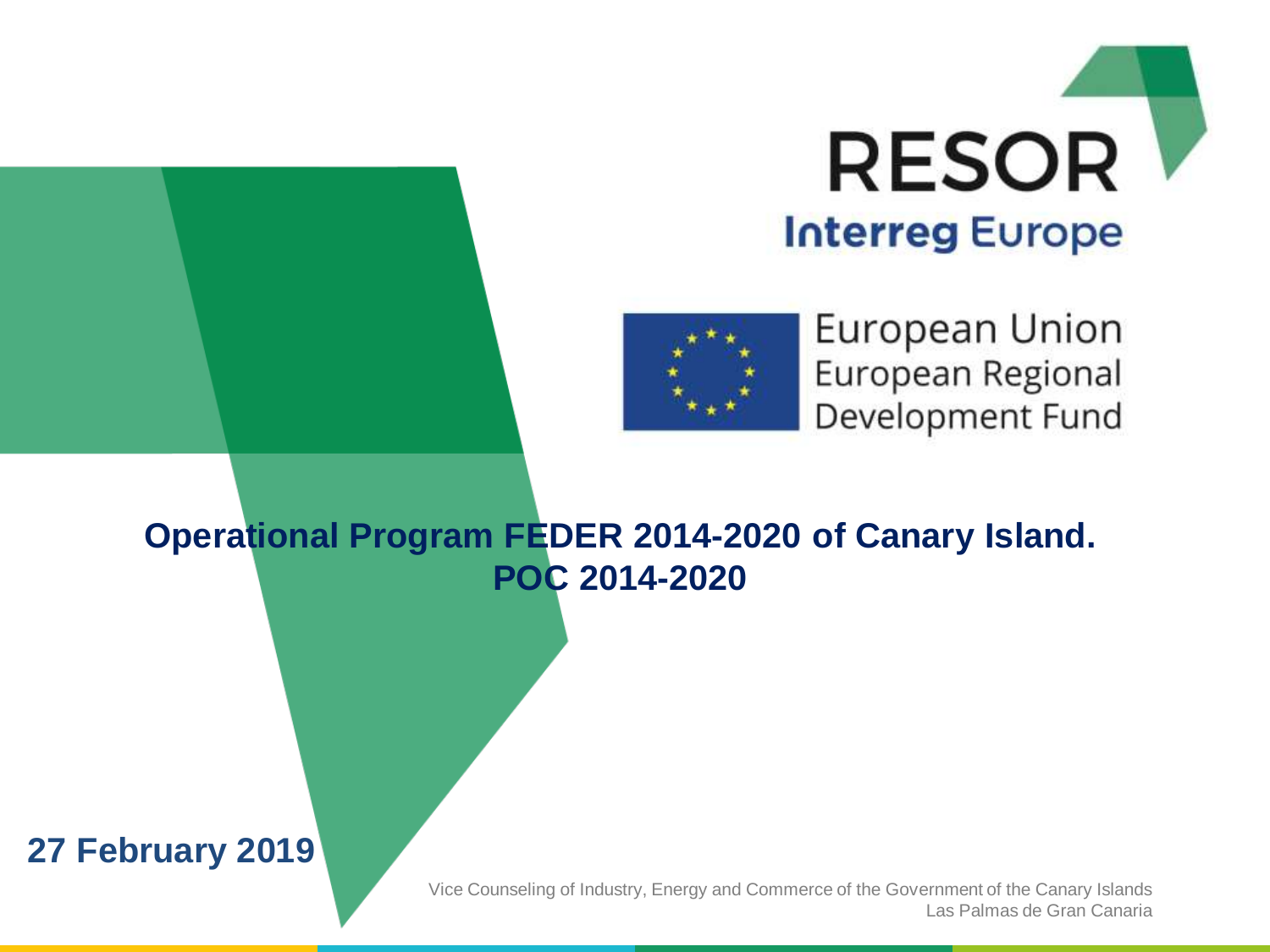

# **Operational Program ERDF 2014-2020 of Canary Island. POC 2014-2020**

Approval:

The 2014-2020 POC was approved by the Commission's Execution Decision of August 13, 2015, C (2015) 5853.

Modification:

The POC 2014-2020 was modified by means of the Execution Decision of the Commission of December 19, 2017, C (2017) 8956.

| <b>COMISION</b><br><b>EUROPEA</b>                                                                                                                                                                                                                                                                                   |    |
|---------------------------------------------------------------------------------------------------------------------------------------------------------------------------------------------------------------------------------------------------------------------------------------------------------------------|----|
| Bruselas, 19.12.2017<br>C(2017) 8956 final                                                                                                                                                                                                                                                                          |    |
| DECISION DE EJECUCIÓN DE LA COMISIÓN<br>de 19.12.2017                                                                                                                                                                                                                                                               |    |
| que modifica la Decisión de Ejecución C(2015) 5853, por la que se aprueban<br>determinados elementos del programa operativo «Canarias» para el que se solicitan<br>ayudas del Fondo Europeo de Desarrollo Regional en el marco del objetivo de inversión<br>en crecimiento y empleo destinadas a Canarías en España |    |
| CCI 2014ES16RFOP007                                                                                                                                                                                                                                                                                                 |    |
| (EL TEXTO EN LENGUA ESPAÑOLA ES EL ÚNICO AUTÉNTICO)                                                                                                                                                                                                                                                                 |    |
|                                                                                                                                                                                                                                                                                                                     |    |
|                                                                                                                                                                                                                                                                                                                     |    |
| ES                                                                                                                                                                                                                                                                                                                  | ES |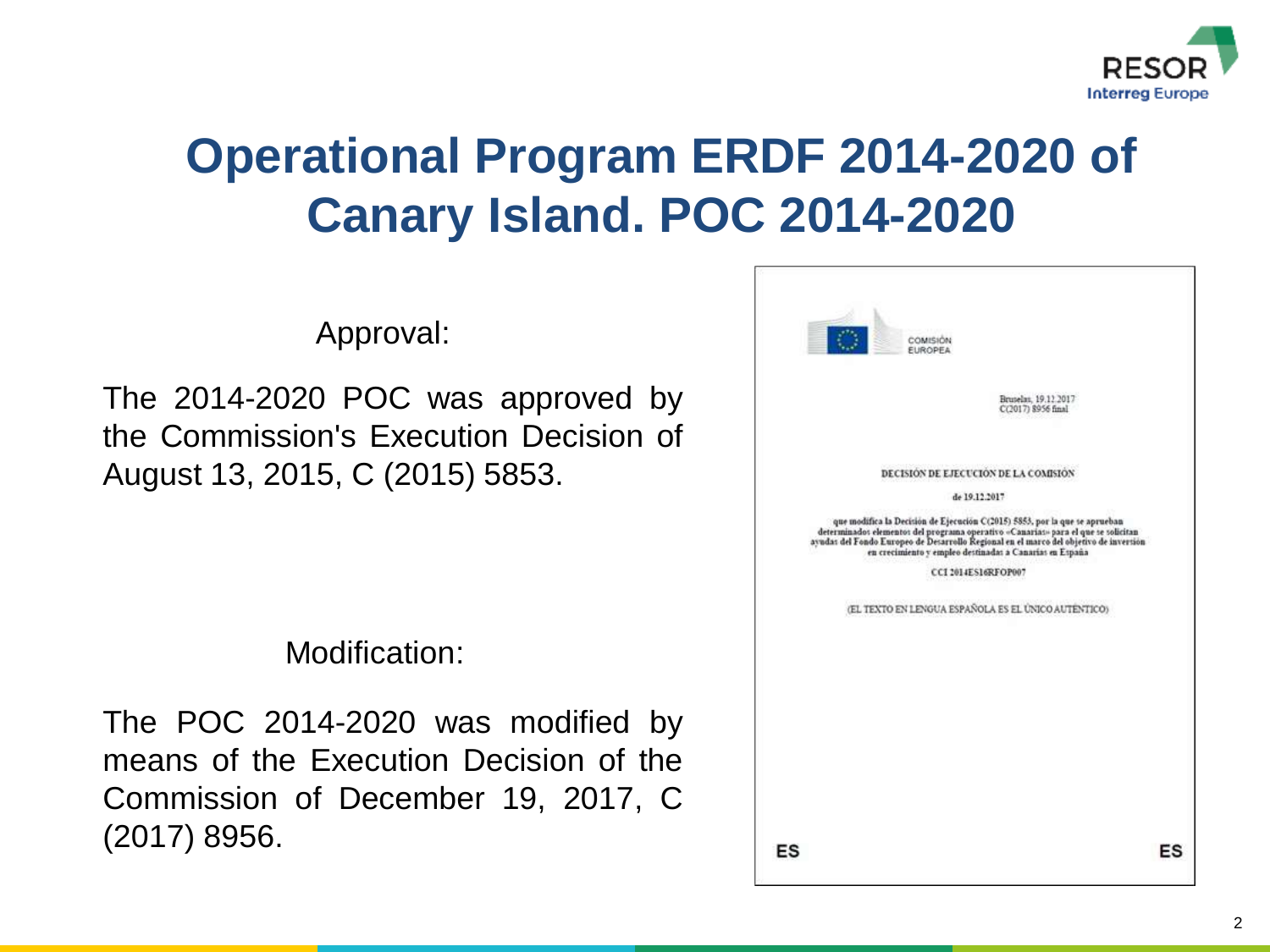

### **Thematic objectives and Investment Priorities**

The Canary Islands ERDF PO 2014-2020 is articulated around a series of Thematic Objectives (Priority Axes) and Investment Priorities.

In order to select the thematic objectives and investment priorities, when implementing the necessary measures through the ERDF, the following has been taken into consideration:

- Support for the EU 2020 Strategy,
- compliance with the specific recommendations of the Council,
- the development of the PNR 2013 measures,
- compliance with the recommendations of the EC,
- the ex ante evaluation documents and, in particular,
- the Smart Specialization Strategy of the Canary Islands 2014-2020.

The objectives established for the Operational Program are related to the Thematic Objectives and Priorities established, both in Regulation (EU) No. 1303/2013 of Common Provisions for Application to the Funds, and in Regulation (EU) No. 1301/2013 concerning the European Regional Development Fund.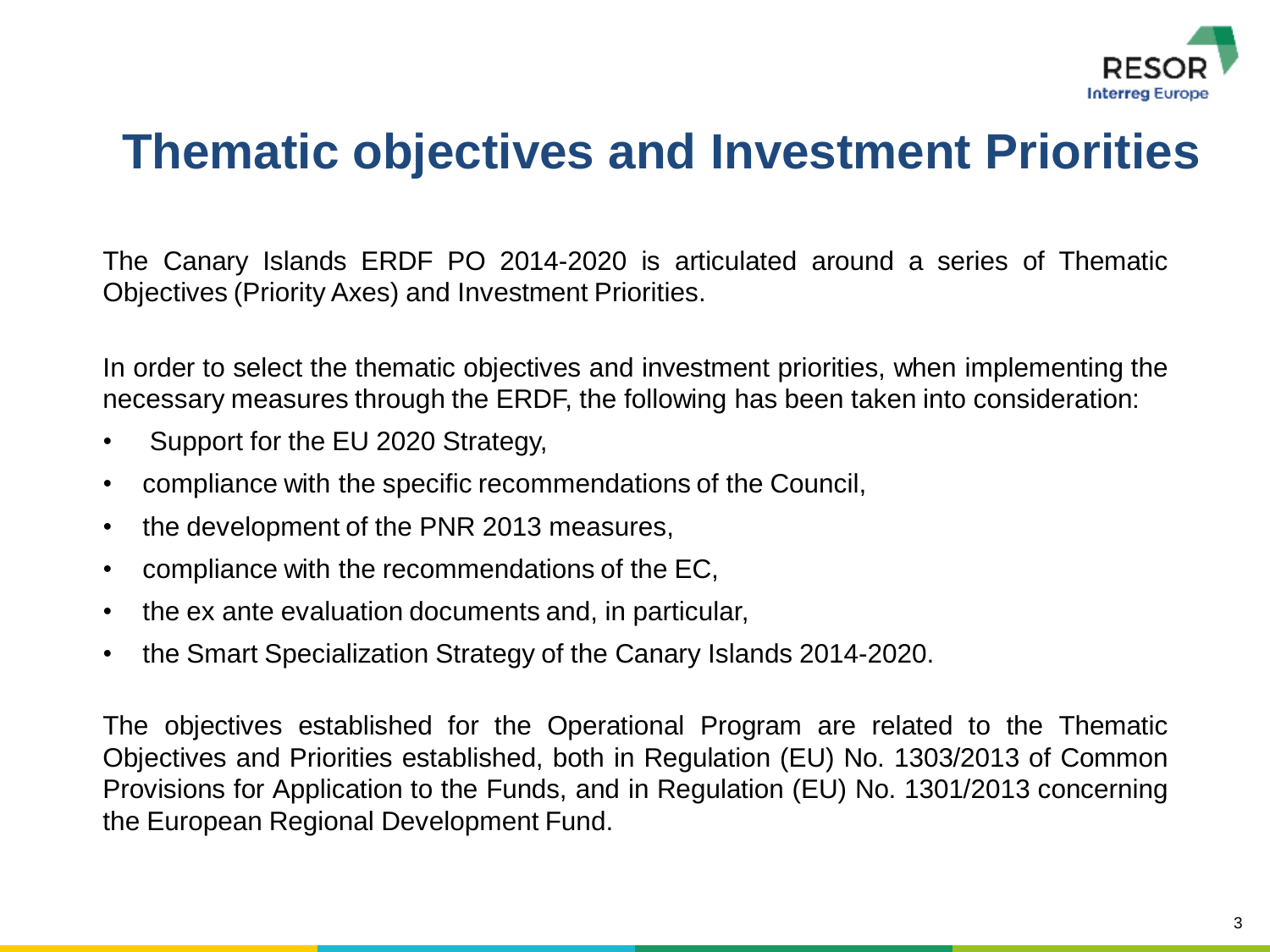

### **ERDF Financing**

The 2014-2020 POC is financed with ERDF funds. The financial allocation of the POC 2014-2020 amounts to 1,037,038,201 euros in terms of aid and 1,220,044,945 euros in total cost:

- 
- Union aid: 1,037,038,201 €
- National counterpart: 183,006,744 €

| Eje<br>prioritario   | Fondo        | Categoría de región                                        | Base de cálculo de<br>la ayuda de la<br>Unión (coste total<br>subvencionable o<br>coste público<br>subvencionable) | Ayuda de la<br>Unión (a) | Contrapartid<br>a nacional (b)<br>$= (c) + (d)$ |                                          | Desglose indicativo de la<br>contrapartida nacional |
|----------------------|--------------|------------------------------------------------------------|--------------------------------------------------------------------------------------------------------------------|--------------------------|-------------------------------------------------|------------------------------------------|-----------------------------------------------------|
|                      |              |                                                            |                                                                                                                    | ä                        | b                                               | Financiación<br>pública<br>nacional: (c) | Financiación<br>privada<br>nacional (d) (1)         |
| r<br>O1              | <b>FEDER</b> | Transición                                                 | Total                                                                                                              | 94.966.522               | 16.758.798                                      | 11.840.536                               | 4.918.262                                           |
| O <sub>2</sub>       | <b>FEDER</b> | Transición                                                 | Público                                                                                                            | 67.373.260               | 11.889.399                                      | 11.889.399                               | o                                                   |
| v<br>03              | <b>FEDER</b> | Transición                                                 | Total                                                                                                              | 101.702.775              | 17.947.549                                      | 13.307.030                               | 4,640.519                                           |
| r<br>04              | <b>FEDER</b> | Transición                                                 | Público                                                                                                            | 31.948.405               | 5.637.954                                       | 5,637,954                                | ٥                                                   |
| r<br>O5              | <b>FEDER</b> | Transición                                                 | Público                                                                                                            | 5.825.739                | 1.028.072                                       | 1.028.072                                | ٥                                                   |
| ×<br>06              | <b>FEDER</b> | Transición                                                 | Público                                                                                                            | 37.522.161               | 6.621.558                                       | 6.621.558                                | $\circ$                                             |
| 07                   | FEDER        | Transición                                                 | Público                                                                                                            | 82.892.785               | 14.628.139                                      | 14.628.139                               | $\circ$                                             |
| 09                   | <b>FEDER</b> | Transición                                                 | Público                                                                                                            | 88.968.422               | 15,700,310                                      | 15,700,310                               | ٥                                                   |
| 10                   | <b>FEDER</b> | Transición                                                 | Público                                                                                                            | 29.707.437               | 5,242,489                                       | 5.242.489                                | ٥                                                   |
| 15                   | <b>FEDER</b> | Regiones ultraperiféricas o escasamente pobladas del norte | Público                                                                                                            | 484.139.101              | 85.436.312                                      | 85.436.312                               | ٥                                                   |
| 13                   | FEDER        | Transición                                                 | Público                                                                                                            | 11.991.594               | 2.116.164                                       | 2.116.164                                | $\circ$                                             |
| Total                | <b>FEDER</b> | Transición                                                 |                                                                                                                    | 552.899.100              | 97.570.432                                      | 88.011.651                               | 9.558.781                                           |
| Total                | <b>FEDER</b> | Regiones ultraperiféricas o escasamente pobladas del norte |                                                                                                                    | 484.139.101              | 85.436.312                                      | 85.436.312                               | $\mathbf 0$                                         |
| <b>Total general</b> |              |                                                            |                                                                                                                    | 1.037.038.201            | 183.006.744                                     | 173.447.963                              | 9.558.781                                           |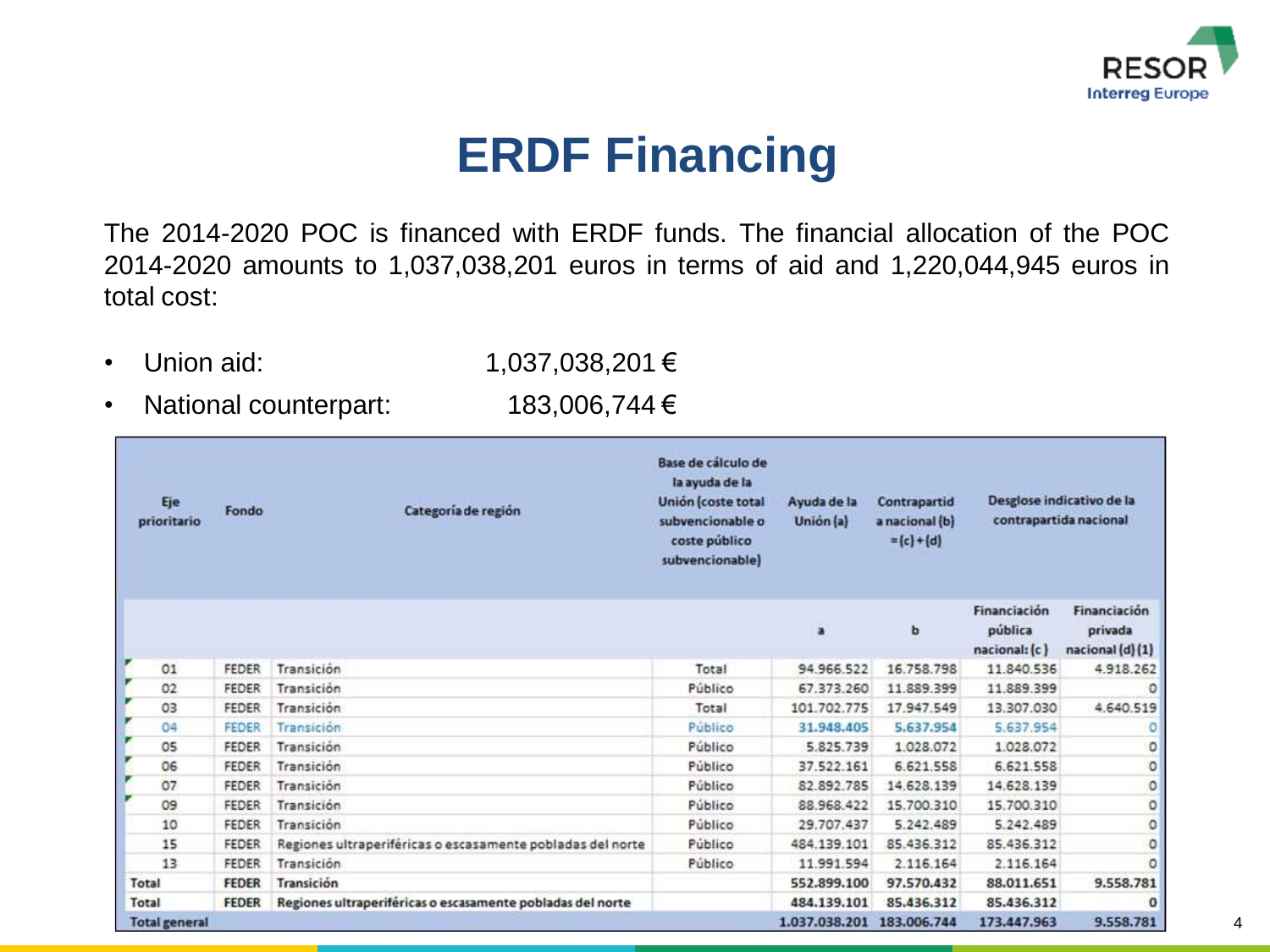

# **Priority Axis 4. Priorities and Objectives**

Within Priority Axis 4: favoring the transition to a low carbon economy in all sectors, two investment priorities are considered: 4b and 4c, with two specific objectives each.

4b - Promotion of energy efficiency and use of renewable energy in companies.

040b1.- Advance in the evaluation and improvement of the energy efficiency of companies, in particular SMEs.

040b2.- Promotion of the use of renewable energies by companies, in particular SMEs.

4c - Support for energy efficiency, smart energy management and the use of renewable energy in public infrastructures, including public buildings, and in homes.

040c1.- Improve energy efficiency and reduce CO2 emissions in buildings and public infrastructures and services.

040c2.- Increase the use of renewable energies for the production of electricity and thermal uses in buildings and public infrastructures, in particular favoring small-scale generation in points close to consumption.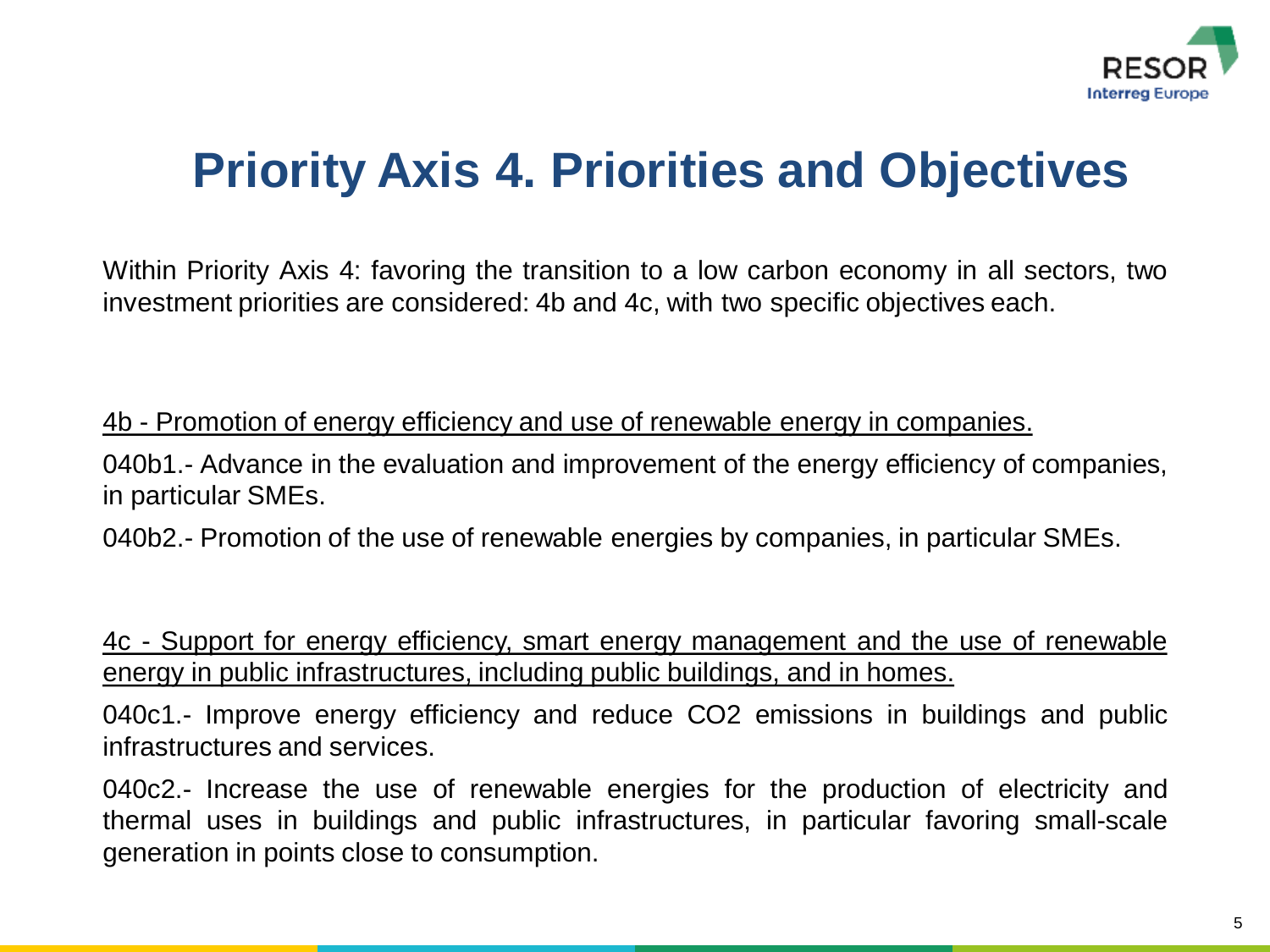

### **Priority Axis 4. Financing**

The financing of Priority Axis 4 amounts to: € 37,586,359:

- Union aid: 31,948,405 €
- National counterpart: 5,637,954 €

By means of financing and the scope of intervention, the financing presents the following breakdown:

|       |                     | Eje prioritar 04-EP4. Favorecer el paso a una economía baja en carbono en todos los sectores |               |
|-------|---------------------|----------------------------------------------------------------------------------------------|---------------|
| Fondo | Categoría de región | Código                                                                                       | Importe (EUR) |
| ERDF  | Transición          | 01. Subvención no reembolsable                                                               | 23.414.493    |
| ERDF  | Transición          | 02. Subvención reembolsable                                                                  | 533.912       |
| ERDF  | Transición          | 04. Ayuda a través de instrumentos financieros: préstamo o equivalente                       | 7,500,000     |
| ERDF  | Transición          | 06. Ayuda a través de instrumentos financieros: bonificación de intereses, subvención de com | 500,000       |
|       |                     |                                                                                              | 31.948.405    |

|             | Cuadro 7: Dimensión 1. Ámbito de intervención |                                                                                               | Ayuda de la Unión | Contrapartida nacional |                | <b>Total</b> |
|-------------|-----------------------------------------------|-----------------------------------------------------------------------------------------------|-------------------|------------------------|----------------|--------------|
|             |                                               | Eje prioritar 04 -EP4. Favorecer el paso a una economía baja en carbono en todos los sectores | Ayuda de la Unión | Pública                | <b>Privada</b> |              |
| Fondo       | Categoría de región                           | Código                                                                                        | Importe (EUR)     | Importe (EUR)          | Importe (EUR)  |              |
| ERDF        | Transición                                    | 009. Energía renovable: eólica                                                                | 704.014           | 124.238                | o              | 828.252      |
| <b>ERDF</b> | Transición                                    | 010. Energía renovable: solar                                                                 | 3.483.102         | 614.665                | 0              | 4.097.767    |
| <b>ERDF</b> | Transición                                    | 011. Energía renovable: biomasa                                                               | 897.239           | 158.336                | 0              | 1.055.575    |
| ERDF        | Transición                                    | 012. Otras energías renovables                                                                | 897.239           | 158.336                | o              | 1.055.575    |
| <b>ERDF</b> | Transición                                    | 013. Renovación de la eficiencia energética de las infraestructuras públicas                  | 9.775.000         | 1.725.000              | o              | 11.500.000   |
| <b>ERDF</b> | Transición                                    | 014. Renovación de la eficiencia energética de los inmuebles existentes                       | 9.775.000         | 1.725.000              | o              | 11.500.000   |
| <b>ERDF</b> | Transición                                    | 068. Eficiencia energética, proyectos de demostración en PYME y medidas de apoyo              | 3.850.087         | 679.427                | o              | 4.529.514    |
| ERDF        | Transición                                    | 069. Apoyo a procesos productivos ecológicos y eficiencia en el uso de los recursos en PYME   | 2.566.724         | 452.951                | o              | 3.019.675    |
|             |                                               |                                                                                               | 31.948.405        | 5.637.954              |                | 37.586.359   |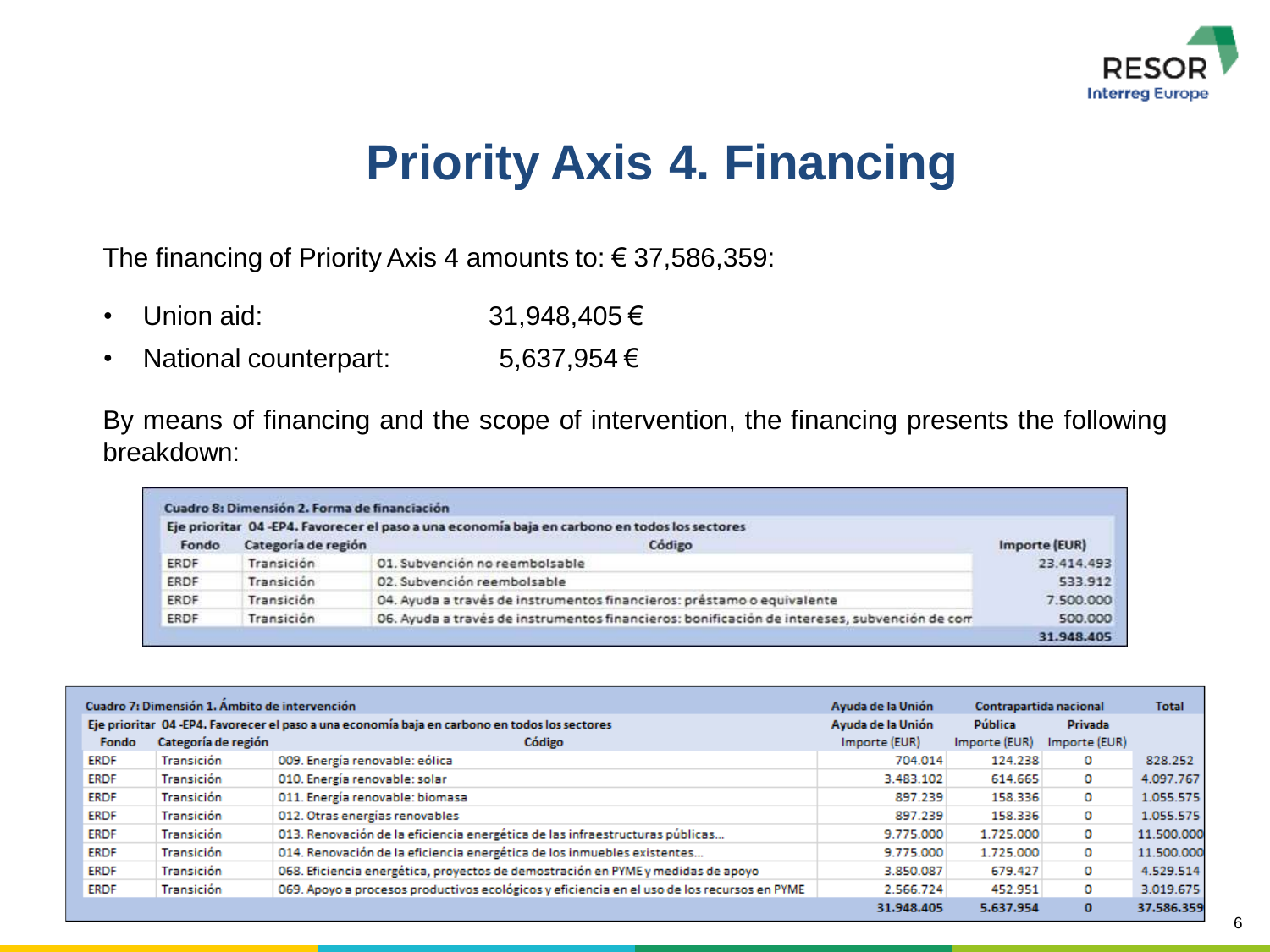

Calls 2016 and 2017, credits:

- Credits allocated to calls: 7,550,000  $\epsilon$
- Credits paid after justification: 5,141,808  $\epsilon$
- Total induced investment of: 8,691,541  $\epsilon$ .



### bens 10 in more in 2016

### I. Disposicione: penerales

### Consejetta de Economia, Bellettria, Consertiu y Conseitairente

894 OTCRES Jr. 2 Je marzo de 2004, por la gue se aprachan las bases republikoso que Aux Ar repr la concessión de subvociones para la aplicación de nostatas de aliante cionalize y la restrucció de audiorías mergéticas de conjunctiones desdes

Elevening at account

Dento de la estranga de decamilio de Casatio; se estálece cosas ques a résebr abitul to removem del decorribi scovolble de la Convenidad Australiana promotavia la cussibilizable de qua entrangúa mespetífica y de plasa emplos que, ciendo respetiena con of audio automory to values naturales del perinsic posite versità aggerera la colesia. said a welcome of the primarizant in related in value in our readybance of a convenience rest into to Union Standers, paint to coal or but definith and write the study on inter line gue. the party is a second to the first of the complete contribution of the complete that the distance of ex toda las amuntoses relationados cos el comuno y la producción de esergía, con la Rockstaf de constituir al continuirso somenitie

En ern senio el Regissero (CR) 13/12/21, del Patisseno y del Conego, de 17 de detentes, sites el Fondo Europeo de Decamble Reytonal, establece en no prómito 5 sense no promise a inventio. Is subvectioninistad to las inventions decisates a foresemof page a late entered a de bare single de englishe de carbona en todos las sections.

El Collisiono de Canadas, a terrés de la Conseguia de Economia, Industria, Conserto y Conveniences, como Departmente por ocean las compeñencia en maneira de Frencia, y con la collean tactée del PEDER, en el marce del contropondante Programa Opinistro de Canatas (PO C). No resido desarrollando a lo bayo de visios ales un programa de alestro emeradório en los proposibleiros de esta constabilida aplicousa. Dairante la via-escla de los base on the part of the current who of provening, with orders also enter aspective. In existence to no el asancaso de audienta esergética, paesto que la multiación de un diagostoleo de las canceringca: del nostere energético es las mayoricismes, así como ni cassidicación y la protective privates to de seedsby connections. Send complain sub successively by the mergial perpare de los citados recidades, que non en macion taxos grandes assomatives de energia.

ELFO C. 2014-2020 explorer solo antie de prostitutes de la resolve mare las mailes nobel char (a 4.3 °C), aprove de la edicionazia energética, de la gestión intelligence de la energía y dél. ter de energia: resovables en las infraestrumas públicas, incluídos las edificios públicos. 7 et la venniste"

If statest brides sented in he introprieses research per is Adentsmoving Périso de la Commidad Austressa de Canatas riene regulado por la Lay 10/2001, de 17 de sovientes. Ceixezi de Subventiones y ez Regissemis, genérale per el Real Dersen: 8070004, de 31 de julio, en la Lay 11/1004, de 11 de diciembre, de la Marienda Pédica. Caratta e un el Decenio 16/2008, de 14 de espres modificiale mediante Deceniu de VIII/II de 30 de essos por el que or estáblece el régiono general de submerciones de la Consoradad. Aprilemas de Ciositos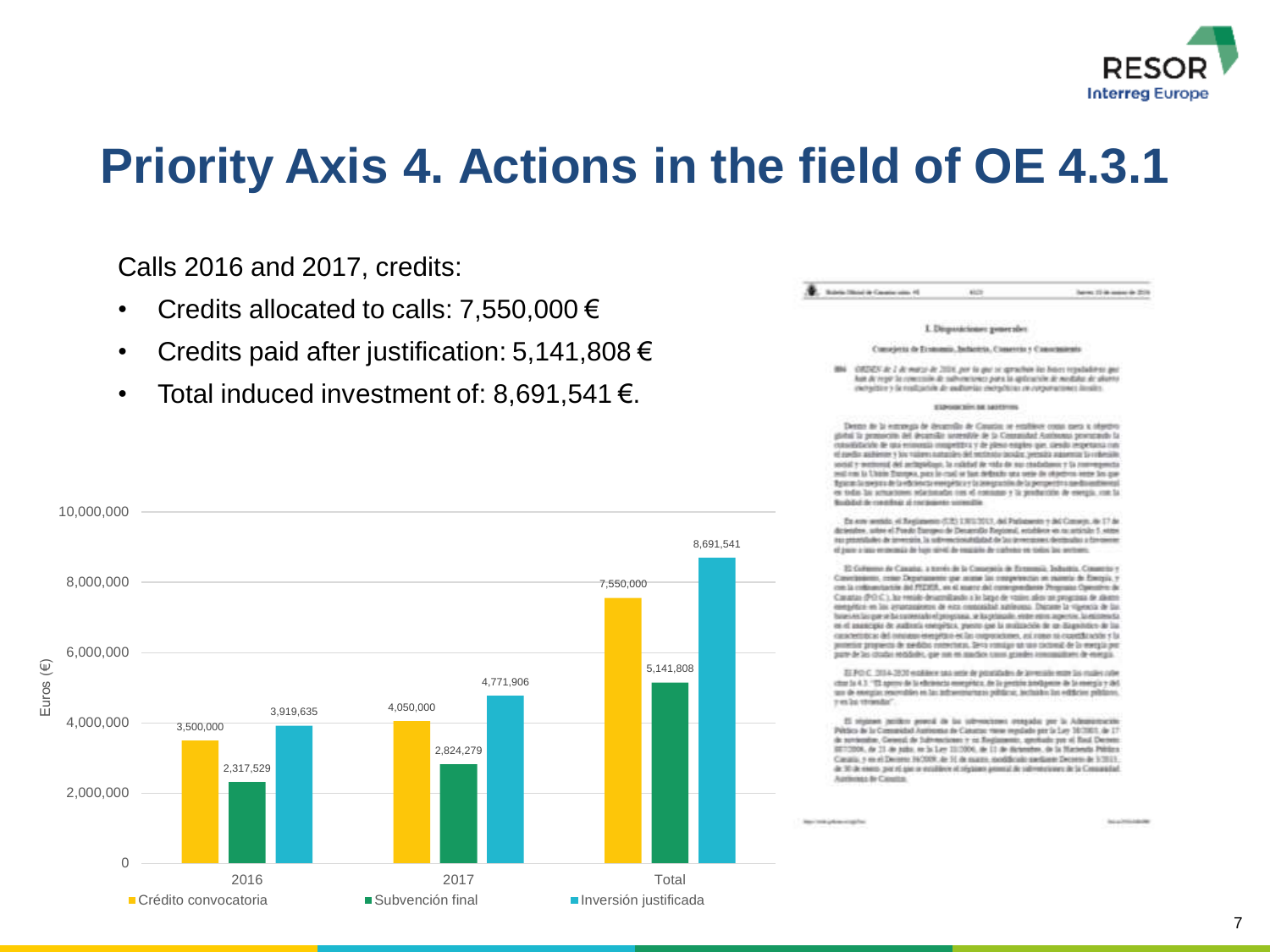

Calls 2016 and 2017, the subsidized actions, building and infrastructure and public services were:

- A) Energy audits in facilities or buildings of the Town Councils.
- B) Improvement or replacement of equipment in lighting.
- C) Energy efficiency in desalination, purification, potabilization and water distribution.
- D) Other measures of savings and efficiency in municipal facilities and infrastructures.

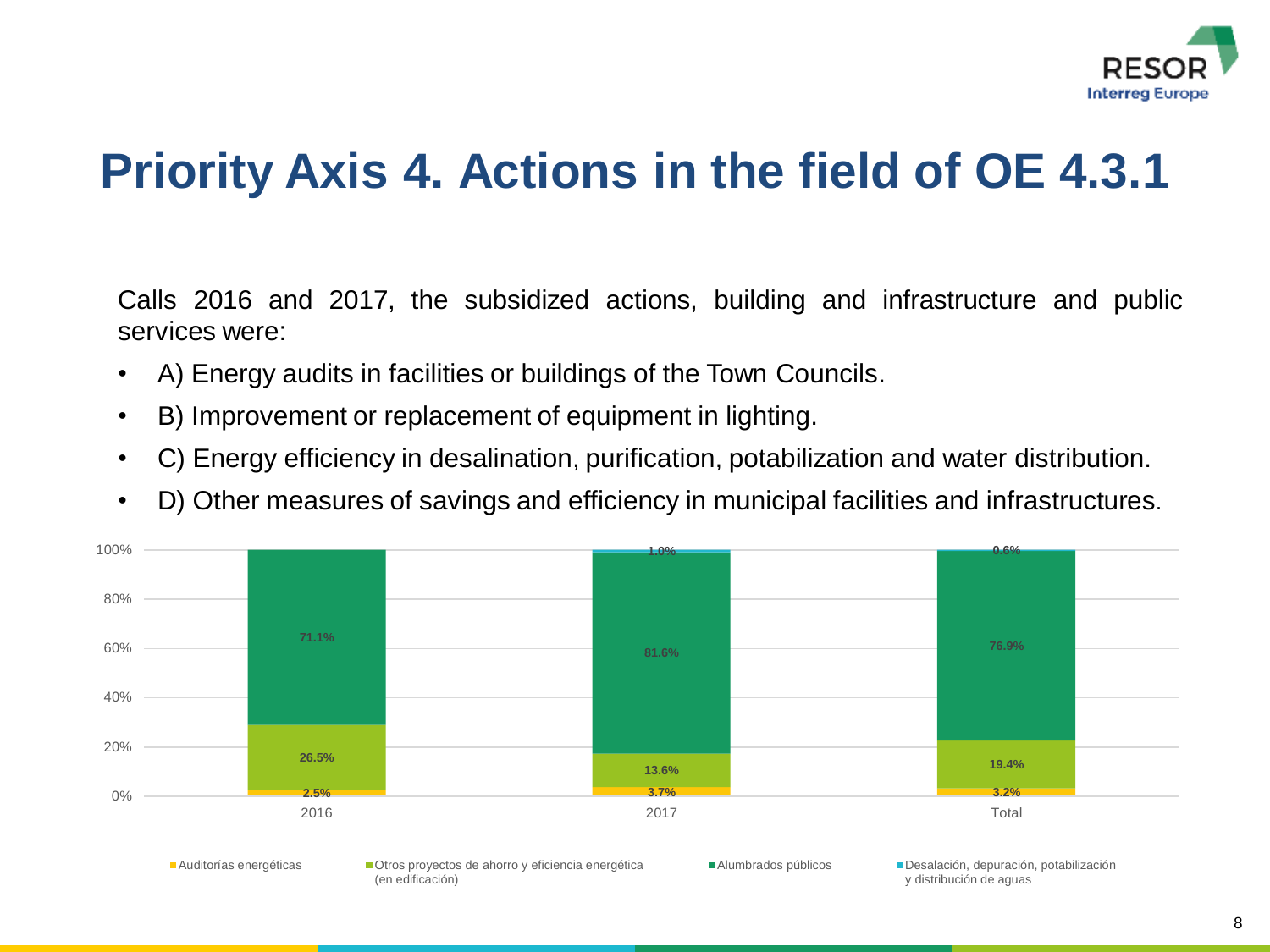

### Call 2017 year, credits:

- Credits allocated to calls: 500,000  $\epsilon$ .
- Credits paid after justification: 234,839  $\epsilon$
- Total induced investment of: 618,308 €.



. Bridge Dirts in County also 350 wis Tiene: 30 de dictesive de 2019

### L.Disposiciones generales

Consejeria de Economia, Industrya, Conservis y Conseguento.

4955 CADIDA de 22 de decembre de 2016, per la que un aproximar las bases reguladoras. per las que se repirán las autrencimes desimadas a intralaciones de morgias **COMPARING** 

Concertain et qua Consonidad Austronium corro prevental en quaesta de esemplas renovables en peneral y so soergia solie en particular en usay lasponiares, observandens que el concerne en de ra cao y asilización se ve Prostecido cosi el decorrollo de políticos de preso económico. Via referenciames, approbabat en cada ejeccicio per la Comunalist Austreaua desde lasce mais de 20 alies.

En el itadisto de la Administración Pólsica de la Comunidad Austreau de Casalino, la Consejerta de Economia, Sobornio, Comento y Consciounces, como Departamento que august las competencias en material energénica. En vesido proportiendo el apprenentaciones de las meuras sospéticos midigenes que posse el Archippilago Catario, con el fin de diversificar las fuentes de nuministro energético y elevar el grado de autonomía de las islas as debe como

En ette sentido, se han veräde desarrollando diferentes actuaciones destavados a fassentar to collinarian de voernigs renovables, earnel las one cabe citar sur presentesa de conceptancias anudes de rabvescianes decisadas a apoyar em tipo de propertos, comundo con la collinanciación de los fondos PEDER, en el marco del contespondente Programa Operativo Via Consultat (2002)

Para alcostar etx objetive fixal, el POC 3114-3010 estatives una astie de prioridade de governito a navia del objetivo especifico 4.3.2, capapo de intervención CBSII (editor).<br>CBSI2 (solar), CBSI3 (hiemana) y CBSI4 (estaj esemplas resoviativo historialente), protettuia. execute y creati), con una sua de codeanciacula del 21%.

Las subvections reguladas por la presente Orden se emparcos en el Plan Estrangaro de Subvenciones para el año 2016, aprobado por Orden o? 15/2016, de 15 de tébrero, por la que se apraeba el Plan Estrangaco de Solmencades para 2016 (BOC sº 143, de 18.7.19). modificationer Onteres of 131/2016, de 30 de info 600C of 147, de 3.8.161 y 163/2016, de 27 de argitendas (BOC aº 194, de 3.10.16).

Cabe recains: gas etni represi bases iniathenes el sezo de los criterios que se recogian en las bases regoladoras que se decogan, y en concreto dotable a las subvenciones del electo Secretive necessite pass wearer lie harrens que impone la actual strucción económica y Ananciara, Para etto, se communia la societata da del suo escrittorio de la conda sin permistad de avales, seeque que se scredire so nivel outstan de capacidad de sondissactantes

It regions justice promi in he subvectored otorpides per la Ademainsche Publica de la Comunitat Antónomia de Canatia: viene regulado por la Ley 30/2003 de 37 de noviembre. Cessent de Subvenitores, y su Regilmanno, apostado por el Real Decreto 207/2006, de 21 de mile, en la Lee 11/2006, de 11 de detenders, de la Hactenda Pública. Canadá, y en el Decreto 34/2009, de 31 de atorzo, por el que se establece el régimen penecal

**BALLASHING MARK**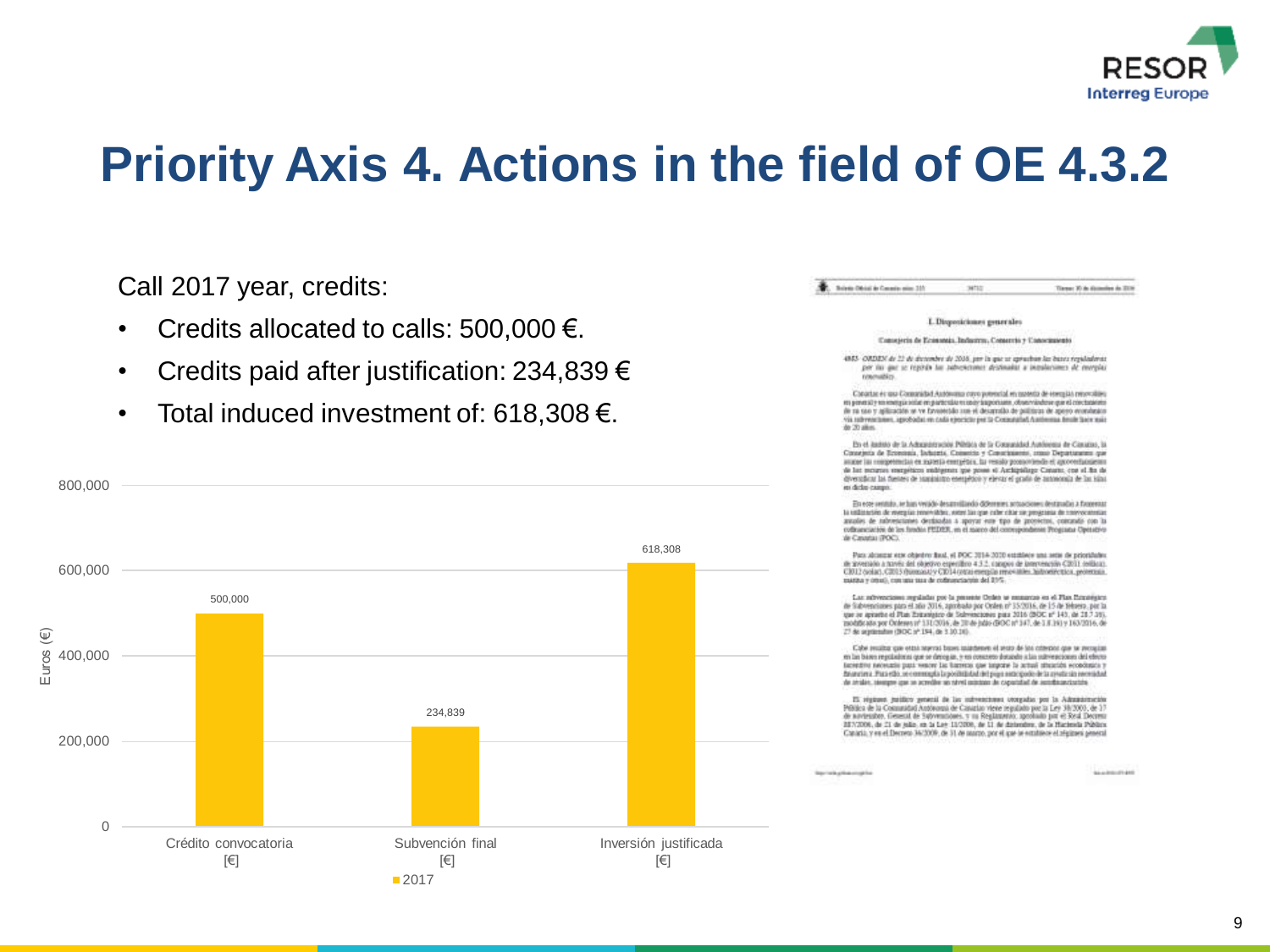

Calls 2016 and 2017, the subsidized actions, building and infrastructure and public services were:

- A) Renewable energy: Wind (CI011).
- B) Renewable energy: Solar(CI012).
- C) Renewable energy: Biomass (CI013).
- D) Renewable energy: hydroelectric, geothermal and other (CI014).



The subsidy granted, 80%, was linked to projects of photovoltaic installations.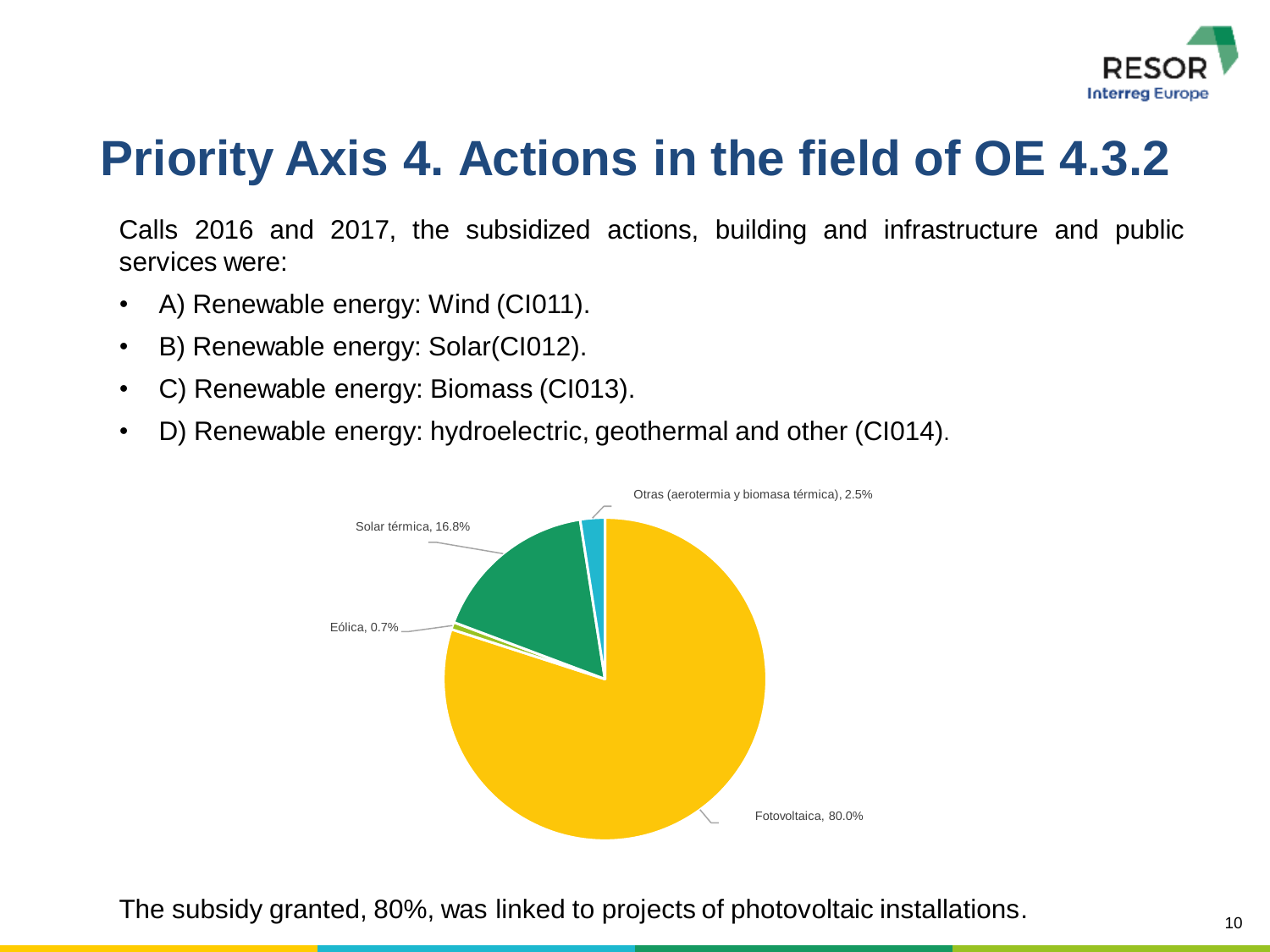

### **Priority Axis 4. Energy efficiency and use of renewable energy in infrastructures and public buildings (SO 4.3.1 and 4.3.2)**

In 2018, the bases were modified, regulating, on the one hand, those for public infrastructures, including public buildings (OE 4.3.1 and 4.3.2), and on the other hand, those intended for companies and residential buildings (OE 4.3.1 and 4.3.2).

The 2018 call for the improvement of energy efficiency and the use of renewable energies in public infrastructures, including public buildings, had the following distribution of credits:

- Credits assigned to the call:  $3,900,000 \in$ .
- Credits paid after justification: 1,414,232  $\epsilon$
- Total induced investment of 2,377,090 $\epsilon$ .

**Contract Clinical de Capaline points** 73 Lowe 14 to stal in 2018 **1386** 1. Disposiciones generales Consejerio de Economia, Industria, Comercia y Consciraiente 1988 ORDEN de 3 de abril de 2022, por la gaz se oprachas los bases repulsabras gaz han de regir la concesión de subsenciones para la misora de la specienza energética. y et use de exergia: renevables en infraestruenteas públicas, includes las edificias piliticos, columnista con FEDER en el leibto del Programa Operator de Constint ADDRESSED WAY OUT ANOTHERS Dento de la escanga de desimilio de Casatás se estábele insio seta a objetro ploted is presenter del decambio somethis de la Coonstidat Autonom procurado la consolidactiv. de una economía competitiva y de plana esopien que, siendo respetante nueet switte andriene y las volums is incoles del motivoto levolar, permite augustos la coloniale. social y intrinctal del ambipidago. Is calidad de vida de sus risidadunos y la convergencia real cost la Chaire Etuvona, pais lo isagi la ban definisto qua veste de objetivis entre los que the control and only of the efficiencies energy thru y la temperation de la percepectiva medicondition call es todas las artuaciones relacionadas con el consister y la producción de energía, con la finalished de constituir al constationns sconnable. En esta sentido, el Heghaussen (UE) 1301/2013, del Pathenesso y del Conveyo, de 17 de detendon, solon el Fondo flaropro de Decarrollo Regional, naisbleos en ou articulo 3, entre ou priotidades de prescuie, la subvencionalidad de las investaines destinatios a foronses el paso a una economía de bajo ravel de emisión de carbona en todos los sectores El Ootsense de Casarias, a través de la Consejería de Economia, Industria, Comercio y Сомедаденію, охио Дератавинні цью аналю Іан ониделивских на палініа de импуса, у con la collagaciación del FEDER, en el quatro del correspondiente Programa Operativo de Casarias (P.O.C.), ha veside desarrollando à le large de varier alors un programa de aborte exergétion en los avunquestes de esta consuellad autóvoras. Durante la viaxació de las have reclass por or his conversible of programs, we happins ado, enter retros aspectos. So expose only es el asuscipto de Auditoria energética, puesto que la reálización de un diagnóstico de las силейными действино понутно от далитровольны, ам соци их садемности у за protector propianza de anedados convertoras. Deiro consigui son uso cacional de lo exergía por parte de las ritudas emidades, que um en muchos cosos grandes consumidants de energía El P.O.C. 2014-2100. apribade modiante Dorazios de la Consaios C(2013) 5853, de 13

de agosto de 2013, y medificale por Decusión C(2017) 8956, de 19 de diciembro de 2017, establece, denno de las possidades de inversión (PC) del «je possidario EP4. "Forcencer el poso a una economia bajo en carlieno en todos los sectores", la PI 4c "Aperco de la eficiencia energetora, de la protein anteligenzo de la esergia y del uno de energias meanvaliles en las infraeronctars; publicar, inclusion los edificion públicos, y ex la: viviendas"

En est settilo, desk la Consejeria de Economia, Bebattia, Conservio y Canociaziono, as considers operture modification in Base for extensive hand above y most on an ade-programs. el apoyo a la eficiencia esergética y el suo de las energia: resurcities, en coleseracia con la provided de zeroturie del PO C. que se cha en si pierato actoriza:

State-Toront gets up seeks

**Module GATTLETS**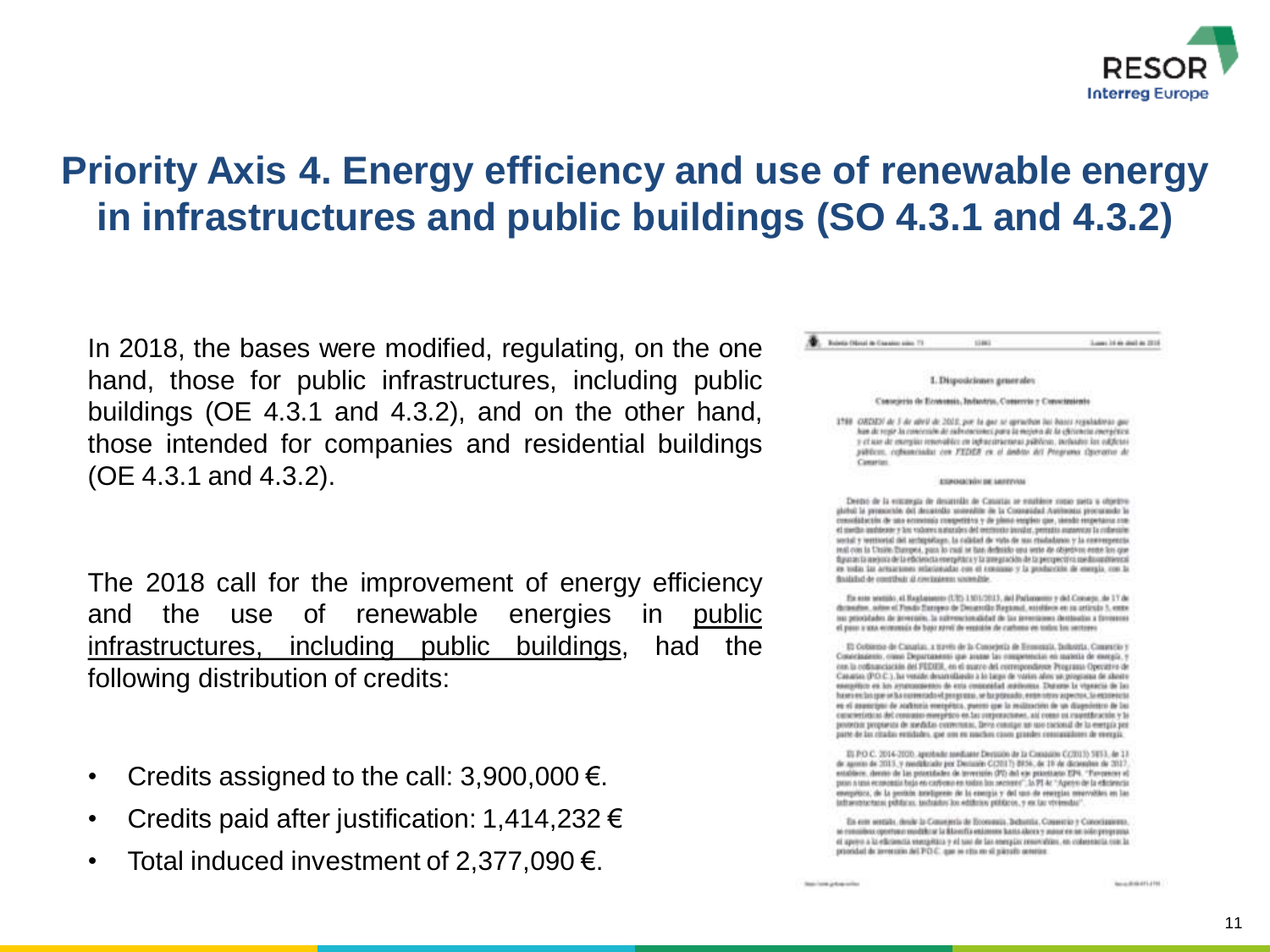

### **Priority Axis 4. Energy efficiency and use of renewable energy in infrastructures and public buildings (SO 4.3.1 and 4.3.2)**

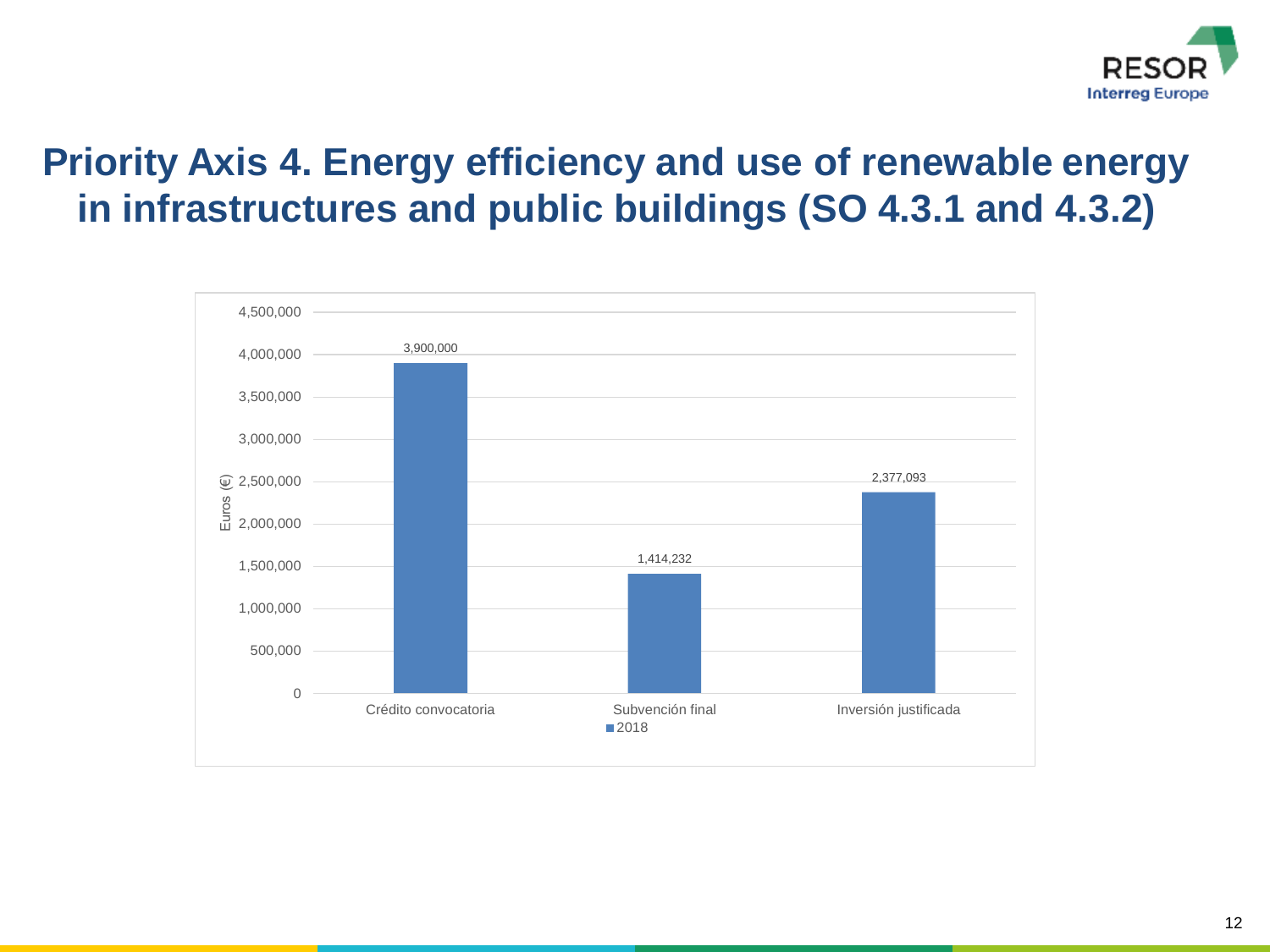

### **Priority Axis 4. Energy efficiency and use of renewable energy in infrastructures and public buildings (SO 4.3.1 and 4.3.2)**

The call for the year 2018, for the improvement of energy efficiency and the use of renewable energy in companies and residential buildings, had the following distribution of credits:

- Credits assigned to calls: 1,191,251 €
- Credits paid after justification: 1,143,080 €
- Total induced investment of 2,787,696  $\epsilon$ .



Submit Chicago de Cassalico Indian 80 **ARTIM** Schinneler 15 de deet de 2010

### I. Disposiciones generales

### Curaçieria de Economia, Industria, Consercio y Conocinatorio

1948 CIRISEN de 16 de abril de 2014, per la que se aprueban las bases reguladoras que has de regir la concesión de subsenciones para la mejora de la efetencia energética y el seo de energías renevables en empresas y edificies residenciales, cobametadas con el FEDER en el ámbien del Programa Operativo de Canarias.

### growing who are approving

Dennu de la estrategia de desarrollo de Canatas se establece consu meta a obsetivo global la prossección del desarrollo scotreible de la Consussitat Austraceaa procurando la consciidación de una economía competitiva y de plena explico que, stendo respetussa con el medio andresse y los volores náturales del territorio intular, permito aurontar la colomón untial y imminist del archipollago. La rabitad de vola de que ciudadanos y la convergencia soul con la Uraon Dampes, pant lo casi se han definido una serie de attietivos estre los que flavo as la corpora de la eficiencia energética y la trenguesión de la perspectiva suedio xustiento) es todas fas actuaciones relacionadas con el contumo y la producción de evergia, con la thoughtful de contribuir al crecimiento sometide.

Ex erro aratichi, el Reglamento (UE) 1301/2013, del Padamento y del Consejo, de 17 de diciembre, adus si Fundo Hangen de Desarrollo Regional, estáblice en su articulo 5, espenos prioridades de inversión, la subvencianzabilidad de las inversiones destinádas a favoreses el paso a una economía de bajo nivel de susisión de carbono en redas los sectores.

El Gebarno de Canatas, a través de la Consejería de Economía, Industria, Conentio y Соволзанию, соци Departments que захом las специоналах на щанна de емера, у con la coltamelación del PEDER, en el marco del correspondente Programa Operatro de Canatio: (P.O.C.), ha vessilo desarrollando en los últimos años un programa de sultemorizano destinadas a instalaciones de energías renovables.

TJ PO.C. 2014-2020, aprobatly toothate Decision de la Company C (2011) 5833, de 13 de agosto de 2015, y nasdificado por Decisión C (2017) 8954, de 19 de dicierative de 2017. establece, destro de las prioridades de inventale (PD del s)e prioritario EP4 "Favorecer el paso a una economía haja en carbono en todos los sectores", la PI 4 ti) "Sauento de la eficiencia energética y uno de energías resocubies en las empresas" y la PI 4 cs "Apovo de la eficiencia escretibilita, de la escriter inteligente de la energía y del que de energía, penoviables en las isthavisturnuss piblicas, incluidos los edificios públicos, y en las viviendas".

En erre sentido, deute la Consejeria de Emnossia, Industria, Convercio y Conociamento, se considera opportuno modificar la filosofia existente basta abora y sunse en un volo programa el apovo o la eficiencia energética y el uso de las esempias respondés; en coherenta con las prioridades de terrentós del PO C. que se cita en el pistofo anterire.

Il régistem patidico general de las subvenciones ontegados por la Administración Pública de la Comunidad Autónoma de Caturias viene impúlsão por la Ley 30/2003, de 17

feature interests and experience interests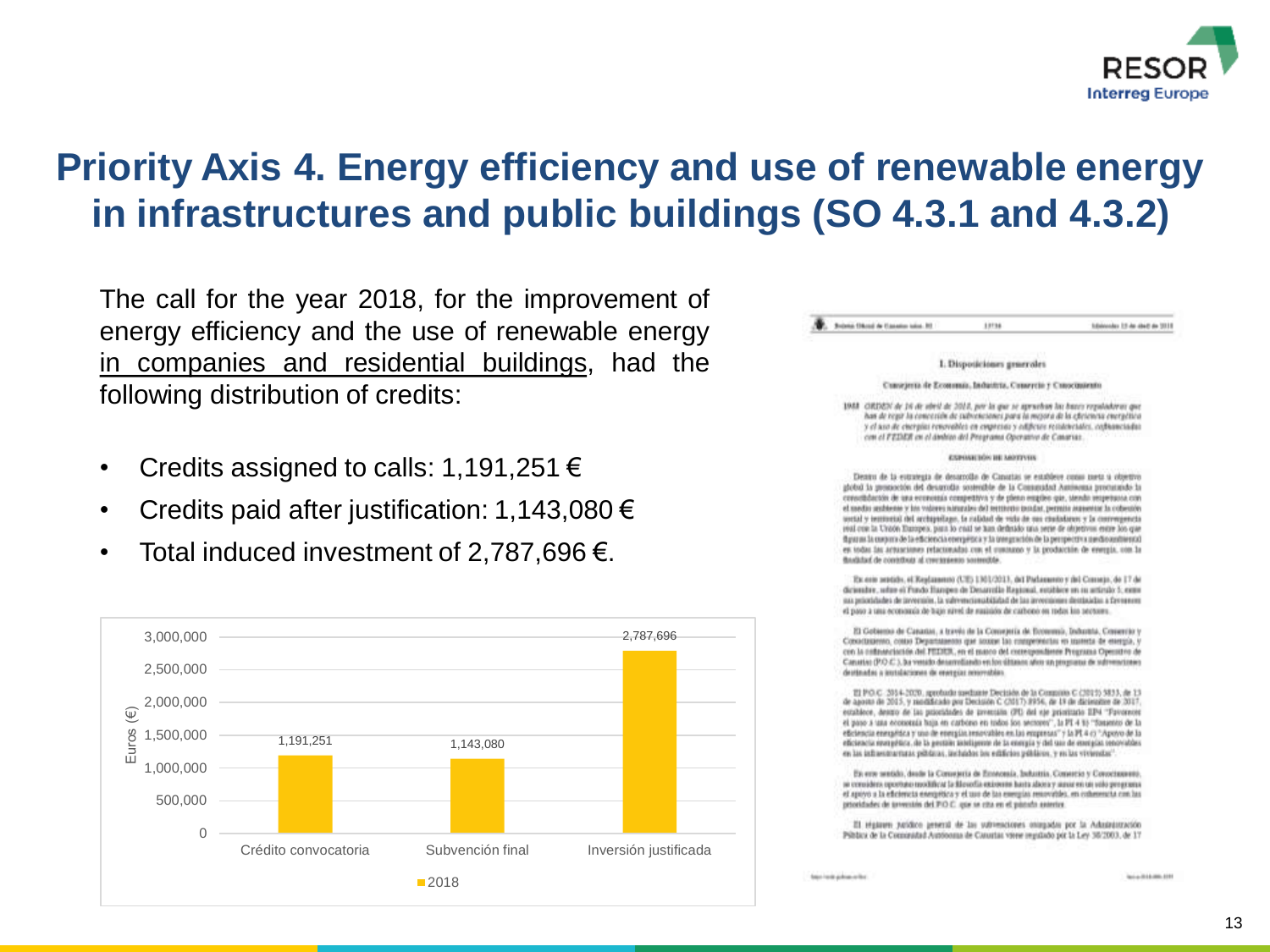

### **ERDF. Financial instruments**

The POC 2014-2020, approved by Commission Decision C (2015) 5853 of August 13, 2015, expressly included the possibility of launching financial instruments for Investment Priorities 1b, 3a, 3b and 4c.

In 2017, Investment Priority 1c was added, for investment in R & D and Investment Priority 4b, Promotion of energy efficiency and the use of renewable energies by companies, cofinanced by the ERDF by 85%



Presidencia del Gobierno Secretaría General

El Gobierno de Canarias, en sesión celebrada el día 3 de diciembre de 2018 adoptó, entre otros, el siguiente acuerdo:

3.- PROPUESTA DE ACUERDO DE CREACIÓN DE UN FONDO SIN PERSONALIDAD JURÍDICA PARA LA GESTIÓN DE LOS **INSTRUMENTOS FINANCIEROS DEL PROGRAMA OPERATIVO FEDER** CANARIAS 2014-2020 DENOMINADO "FONDO CANARIAS FINANCIA 1". ASÍ COMO DE AUTORIZACIÓN DEL GASTO QUE CONLLEVA. (CONSEJERÍAS DE ECONOMÍA, INDUSTRIA, COMERCIO Y **CONOCIMIENTO Y DE HACIENDA).** 

Las dificultades que tienen en Canarias las personas emprendedoras y las empresas para lograr en el mercado la financiación que necesitan para ejecutar sus proyectos viene siendo abordada por el Gobierno de Canarias mediante la aplicación de diversas medidas, principalmente a través de la concesión de préstamos por la sociedad mercantil pública "Sociedad para el Desarrollo Económico de Canarias, S.A." (SODECAN).

Para reforzar estas actuaciones, en el Programa Operativo FEDER de Canarias 2014-2020, aprobado por Decisión de la Comisión C(2015) 5853 de 13 de agosto de 2015, se recogió de forma expresa la posibilidad de poner en marcha instrumentos financieros para las Prioridades de Inversión 1b, 3a, 3b y 4c, referidas respectivamente a la innovación tecnológica, el fomento del espíritu empresarial, el desarrollo de nuevos modelos para pymes y la eficiencia energética en viviendas, cofinanciadas en un 85% por el FEDER.

A estas prioridades se añadió en 2017 la Prioridad de Inversión 1c. para inversiones en I+D y la Prioridad de Inversión 4b. Fomento de la eficiencia energética y del uso de energías renovables por parte de las empresas, cofinanciadas en un 85% por el FEDER, tras Informe de Evaluación Operativa por reprogramación del Programa, que recomendaba realizar un proceso evaluativo sobre la posibilidad de introducir instrumentos financieros para el desarrollo de la misma.

La aplicación a instrumentos financieros de Fondos Estructurales y de Inversión Europeos requiere la realización de una evaluación ex ante según el artículo 37 del Reglamento (UE) nº 1303/2013 del Parlamento Europeo y del Consejo, de 17 de diciembre de 2013, por el que se establecen disposiciones comunes relativas al Fondo Europeo de Desarrollo Regional (FEDER), al Fondo Social Europeo (FSE), al Fondo de Cohesión, al Fondo Europeo Agrícola de Desarrollo Rural (FEADER) y al Fondo Europeo Marítimo y de la Pesca (FEMP), y por el que se establecen disposiciones generales relativas al FEDER, al FSE, al Fondo de Cohesión y al FEMP, y se deroga el Reglamento (CE) nº 1083/2006 del Consejo y el Reglamento (UE, Euratom) 2018/1046 del Parlamento Europeo y del Consejo, de 18 de julio de 2018, sobre las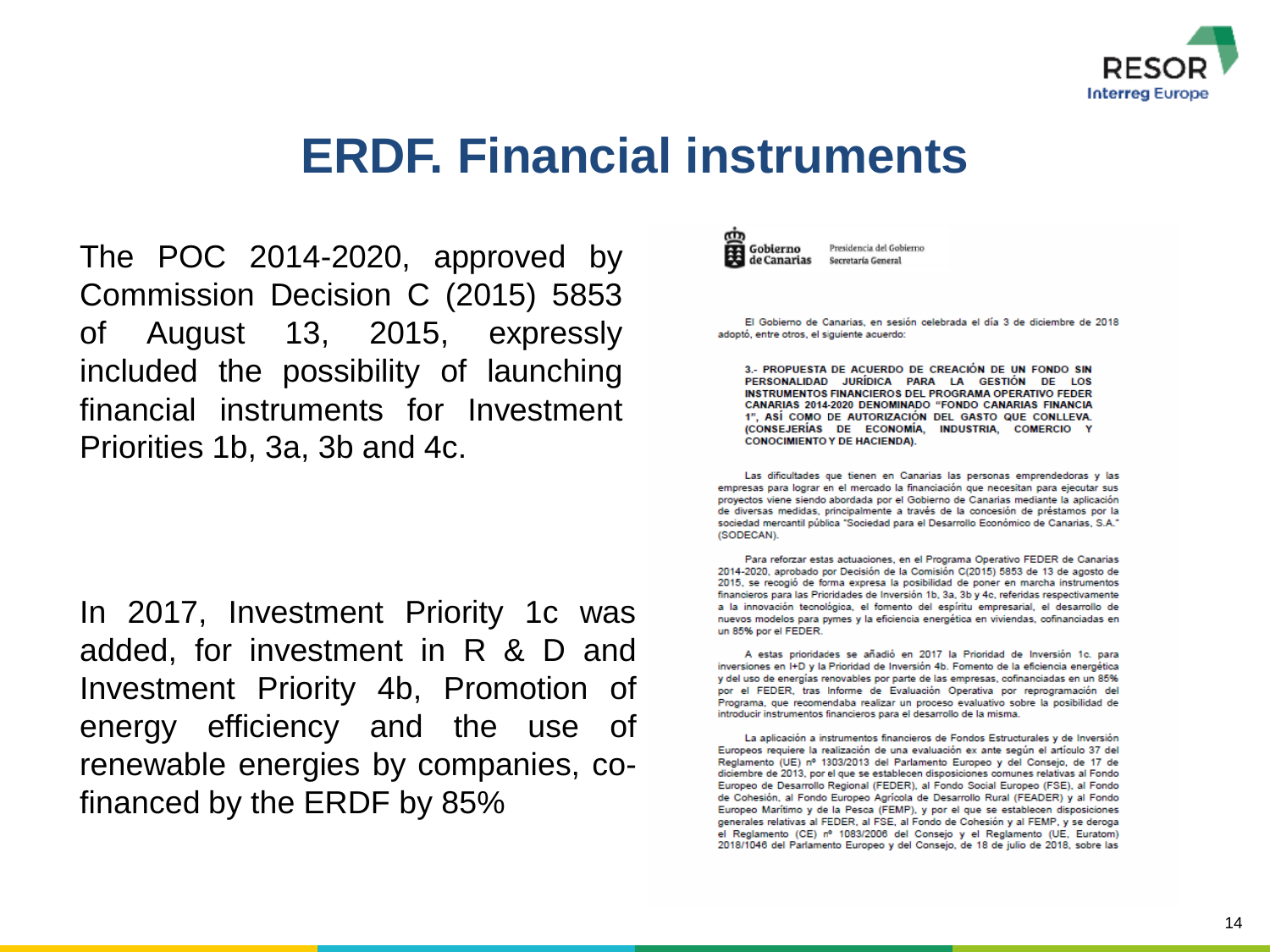

### **ERDF. Financial instruments**

In December 2018 the Agreement for the creation of a fund without legal personality for the Management of the financial instruments of the Canary Islands ERDF Operational Program 2014-2020, entitled "Canarias Fund 1 Fund", was adopted.

The allocation of the Fund amounts to  $\epsilon$  13,197,043.38 and may be increased depending on budgetary availability.

The financial instruments to which the fund will be assigned, framed in priority axes 1, 3 and 4 of the P.O. FEDER Canarias 2014-2020, are the following:

| <b>Eje Prioritario PO</b> | Tipo de instrumento financiero        | <b>Tipo de Proyecto</b>                                                  |
|---------------------------|---------------------------------------|--------------------------------------------------------------------------|
|                           | Préstamo ordinario                    | Innovación empresarial para Pymes                                        |
| Eje 1                     | Préstamo ordinario                    | I+D empresarial                                                          |
|                           | Préstamo participativo                | Creación y desarrollo de Pymes innovadoras                               |
|                           | Préstamo con riesgos compartidos      | Creación y desarrollo de Pymes                                           |
| Eje 3                     | Garantía de cartera con límite máximo | Crecimiento empresarial                                                  |
| Eje 4                     | Préstamo ordinario                    | eficiencia energética y<br>Ahorro v<br>energías<br>renovables para Pymes |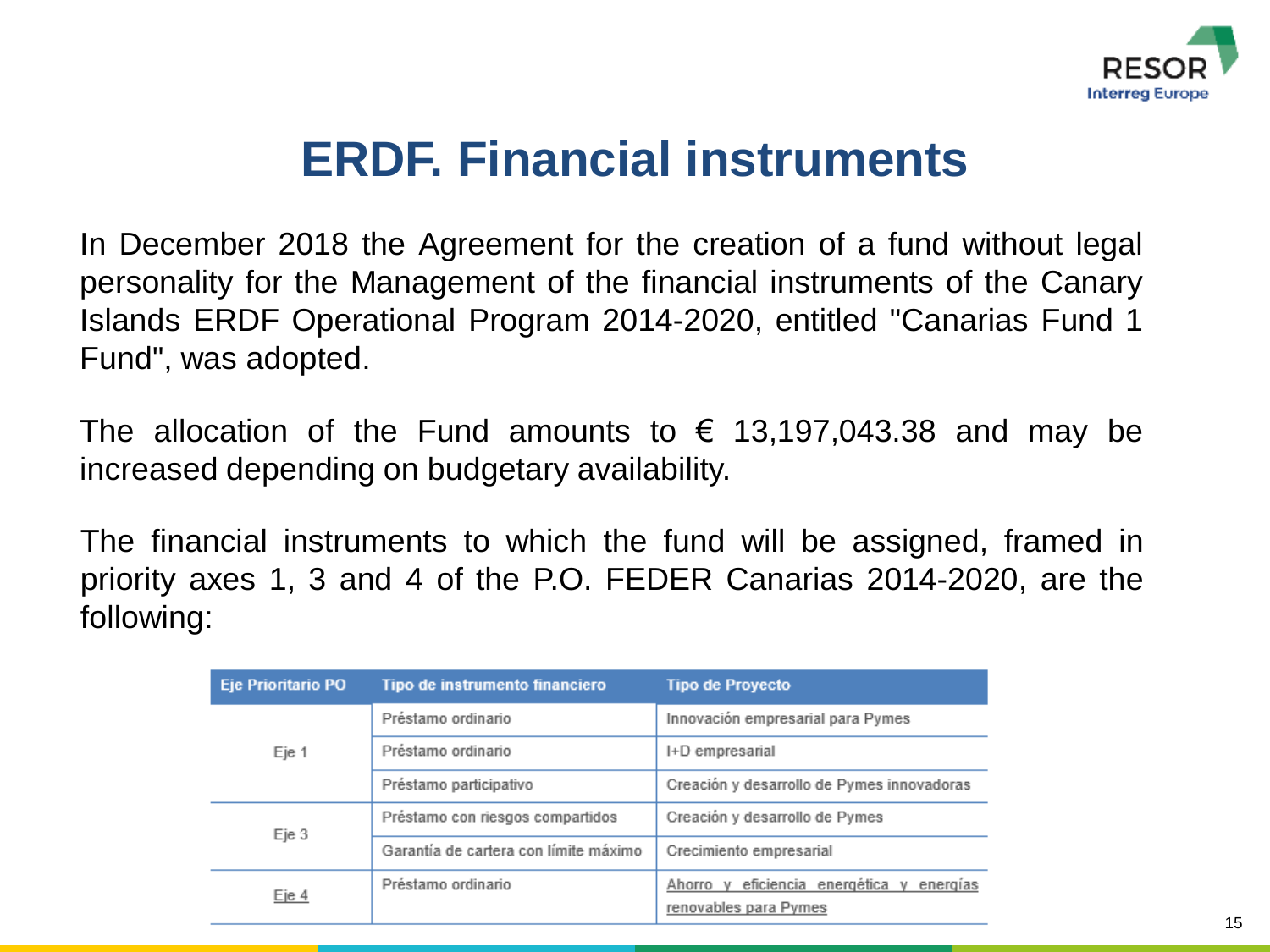

### **ERDF. Financial instruments. Axis 4**

The main characteristics of the Financial Instrument related to axis 4 are the following:

- It is a line of loans.
- Amount ERDF is : 6.201.853 €.
- Financial intermediary: SODECAN.
- Beneficiaries: Companies
- Requirements:

SMEs according to EU regulations.

Permanent establishment Canary Islands.

- Amount: between  $\epsilon$  25,000 and  $\epsilon$  100,000.
- No commissions.
- Application of the instrument: 2019-2023.
- Minimum regulation

|                                             | Préctamo ordinario para ahorro y eficiencia energética y renovablec para Pymec                                                                                                                                                                                                                                                                                                                                        |
|---------------------------------------------|-----------------------------------------------------------------------------------------------------------------------------------------------------------------------------------------------------------------------------------------------------------------------------------------------------------------------------------------------------------------------------------------------------------------------|
| Ele PO FEDER 14-20                          | 4                                                                                                                                                                                                                                                                                                                                                                                                                     |
| Tipo de instrumento                         | Diseñado a medida                                                                                                                                                                                                                                                                                                                                                                                                     |
| Estructura                                  | Adoptará la forma de una línea de préstamos que aplicará el intermediario financiero con la<br>contribución del Programa Operativo FEDER de Canarias 2014-2020.                                                                                                                                                                                                                                                       |
| Contribueión total<br><b>PO FEDER 14-20</b> | 6.201.853                                                                                                                                                                                                                                                                                                                                                                                                             |
| Intermediario<br>finanolero                 | Sodecan                                                                                                                                                                                                                                                                                                                                                                                                               |
| Objetivo                                    | Mediante este IF se persigue impulsar el ahorro y la eficiencia energética en las empresas<br>de Canarias, así como el autoconsumo de energía procedente de fuentes renovables.                                                                                                                                                                                                                                       |
| <b>Tipologia</b> de<br>proyecto             | Podrán ser financiados los proyectos empresariales de ahorro y eficiencia energética,<br>incluidos los proyectos de introducción de fuentes de energía renovables, que vayan a levar<br>a cabo empresas en Canarias en sectores elegibles en FEDER.                                                                                                                                                                   |
| Vertfloaolón del fallo<br>de mercado        | Para la concesión del préstamo será imprescindible que la empresa solicitante acredite que<br>no ha encontrado en el mercado la financiación que necesita para el proyecto o que las<br>condiciones ofrecidas por el mercado son inadecuadas para su correcto desarrollo.                                                                                                                                             |
| <b>Beneficiarios finales</b>                | El IF está destinado a empresas que cumplan las siguientes condiciones:<br>* Tengan establecimiento permanente en Canarias, que será en el que se realice el<br>proyecto.<br>· Sean PYME en aplicación de la normativa comunitaria.<br>· Operen en sectores elegibles por FEDER.                                                                                                                                      |
| Destino de la<br>financiación               | Serán financiables las inversiones materiales e inmateriales necesarias para lograr los<br>objetivos planteados por las empresas en cuanto a ahomo y eficiencia energética y<br>autoconsumo de energía procedente de fuentes renovables, así como el aumento del capital<br>de explotación que se produzca como consecuencia del proyecto financiado.<br>Las inversiones financiables deberán realizarse en Canarias. |
| Aportación de los<br>desfinatarios          | El préstamo no podrá superar el 85% de las inversiones y gastos que compongan el destino<br>de la financiación.                                                                                                                                                                                                                                                                                                       |
| Importe                                     | Entre 25.000 y 1.000.000 de euros por proyecto.                                                                                                                                                                                                                                                                                                                                                                       |
| Garantias                                   | El propio proyecto será la garantía del préstamo. Podrá solicitarse otra garantía cuando se<br>considere necesario.                                                                                                                                                                                                                                                                                                   |
| Decembolco                                  | El préstamo podrá desembolsarse en un único hito o en varios, a determinar según las<br>características del proyecto a financiar y las necesidades de la empresa. No se<br>desembolsanân los fondos de un hito hasta que se haya justificado el hito anterior.                                                                                                                                                        |
| Tipo de Interés                             | El tipo de intents se determinará en cada convocatoria.                                                                                                                                                                                                                                                                                                                                                               |
| Comiciones                                  | Sin comisiones                                                                                                                                                                                                                                                                                                                                                                                                        |
| Amortización                                | El plazo de devolución se fijará para cada proyecto en función de los flujos de caja previstos,<br>con un máximo de 15 años. Podrá establecerse un periodo de carencia atendiendo a las<br>características del provecto.                                                                                                                                                                                              |
| Aplicación del<br>Instrumento               | 2019-2023                                                                                                                                                                                                                                                                                                                                                                                                             |
| Avudas de Estado I                          | Regismento de miministr                                                                                                                                                                                                                                                                                                                                                                                               |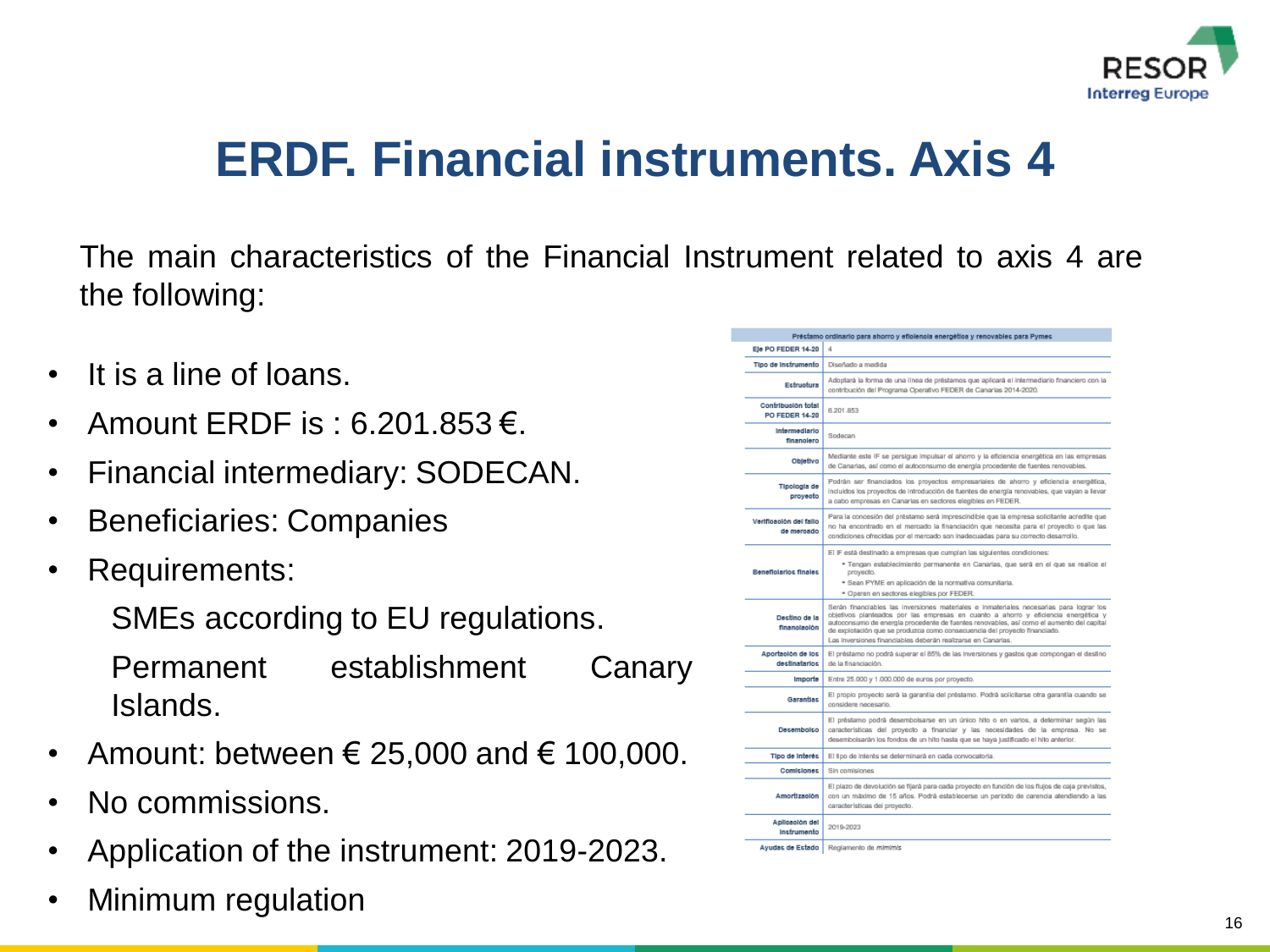

### **Partners**



**Vice Counseling of Industry, Energy and Commerce of the Government of the Canary Islands (ES)** 

Cyprus Energy Agency (CY)

Region of Epirus (EL)

Technological Institute of the Canary Islands - ITC (ES)

Regional Council of La Reunion(FR)

Territorial Collectivity of Martinique (FR)

Regional Council of Guadalupe (FR)



AREAM - Regional Agency for Energy and Environment of the Autonomous Region of Madeira (PT)

Regional Secretariat for Energy, Environment and Tourism of the Autonomous Region of the Azores (PT)